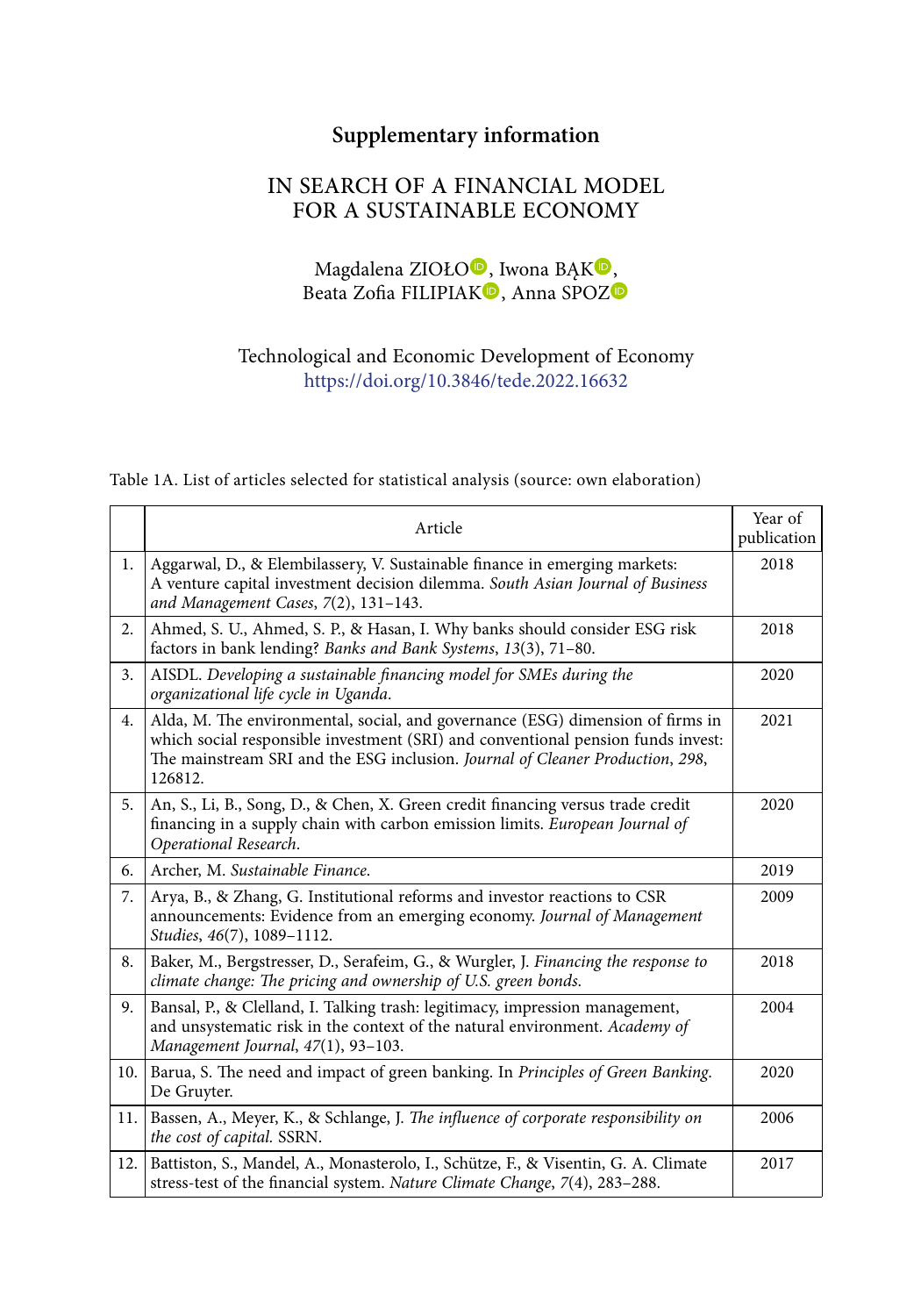|      | Article                                                                                                                                                                                                                                      | Year of<br>publication |
|------|----------------------------------------------------------------------------------------------------------------------------------------------------------------------------------------------------------------------------------------------|------------------------|
| 13.  | Bernardini, E., Faiella, I., Lavecchia, L., Mistretta, A., & Natoli, F. Central banks,<br>climate risks and sustainable finance.                                                                                                             | 2021                   |
| 14.  | Bose, S., Khan, H., Rashid, A., & Islam, S. What drives green banking disclosure?<br>An institutional and corporate governance perspective. Asia Pacific Journal of<br>Management, 35(2), 501-527.                                           | 2018                   |
| 15.  | Busch, T., Bauer, R., & Orlitzky, M. Sustainable development and financial<br>markets. Business & Society, 55(3), 303-329.                                                                                                                   | 2016                   |
| 16.1 | Changqing, L., Siyuan, F., & Qi, Z. Investigating the influence of green credit on<br>operational efficiency and financial performance based on hybrid econometric<br>models. International Journal of Financial Studies, 5(4), 27.          | 2017                   |
| 17.  | Chatterji, A. K., & Toffel, M.W. How firms respond to being rated. Strategic<br>Management Journal.                                                                                                                                          | 2010                   |
| 18.  | Chatzitheodorou, K., Skouloudis, A., Evangelinos, K., & Nikolaou, I. Exploring<br>socially responsible investment perspectives: A literature mapping and an investor<br>classification. Sustainable Production and Consumption, 19, 117-129. | 2019                   |
| 19.1 | Chen, H., Yao, M., & Chong, D. Research on Institutional Innovation of China's<br>Green Insurance Investment. Journal of Industrial Integration and Management,<br>$4(1)$ , 1950003.                                                         | 2019                   |
| 20.  | Chen, Q., Ning, B., Pan, Y. et al. Green finance and outward foreign direct<br>investment: evidence from a quasi-natural experiment of green insurance in<br>China. Asia Pacific Journal of Management.                                      | 2021                   |
| 21.  | Cheng, B., Ioannou, I., & Serafeim, G. Corporate social responsibility and access<br>to finance. Strategic Management Journal, 35, 1-23.                                                                                                     | 2014                   |
| 22.  | Clapp, C. S., Alfsen, K. H., Torvanger, A., & Lund, H. F. Influence of climate<br>science on financial decisions. National Climate Change, 5(2), 84.                                                                                         | 2015                   |
| 23.  | Curley, M. Finance policy for renewable energy and a sustainable environment.<br>CRC Press, Boca Raton, Florida, USA.                                                                                                                        | 2014                   |
| 24.  | Delimatsis, P. Sustainable finance. May 2021                                                                                                                                                                                                 | 2021                   |
| 25.  | Dewi, M. P., Setiawan, A., & Latief, Y. Developing a sustainable financing model for<br>geothermal projects: A conceptual framework (pp. 355-360).                                                                                           | 2020                   |
|      | 26. Dhaliwal, D. S., Li, O. Z., Tsang, A., & Yang, Y. G. Voluntary nonfinancial<br>disclosure and the cost of equity capital: The initiation of corporate social<br>responsibility reporting. The Accounting Review, 86(1), 59-100.          | 2011                   |
| 27.  | Dikau, S., & Volz, U. Central banking, climate change and green finance. Tokyo:<br>Asian Development Bank Institute.                                                                                                                         | 2018                   |
| 28.  | Do, L., Nguyen, T., Thao, V., Dinh, T., Hoang, H., Pham, H., Phuong, M.,<br>& Nguyen, D. The factors affecting the effectiveness of controlling green credit<br>operations at Vietnamese Commercial Banks.                                   | 2021                   |
| 29.  | Durrani, A., Rosmin, M., & Volz, U. The role of central banks in scaling up<br>sustainable finance - what do monetary authorities in the Asia-Pacific region<br>think? Journal of Sustainable Finance $\&$ Investment, 1-21.                 | 2020                   |
| 30.  | Ehlers, T., & Packer, F. Green bond finance and certification. BIS Quarterly Review.                                                                                                                                                         | 2017                   |
| 31.  | Enxian, W., Xinghe, L., Jiapeng, W., Danting, C. Green credit, debt maturity, and<br>corporate investment - Evidence from China. Sustainability, 11, 583.                                                                                    | 2019                   |
| 32.  | Fatica, S., Panzica, R., & Rancan, M. The pricing of green bonds: Are financial<br>institutions special? Journal of Financial Stability, 54, 100873.                                                                                         | 2021                   |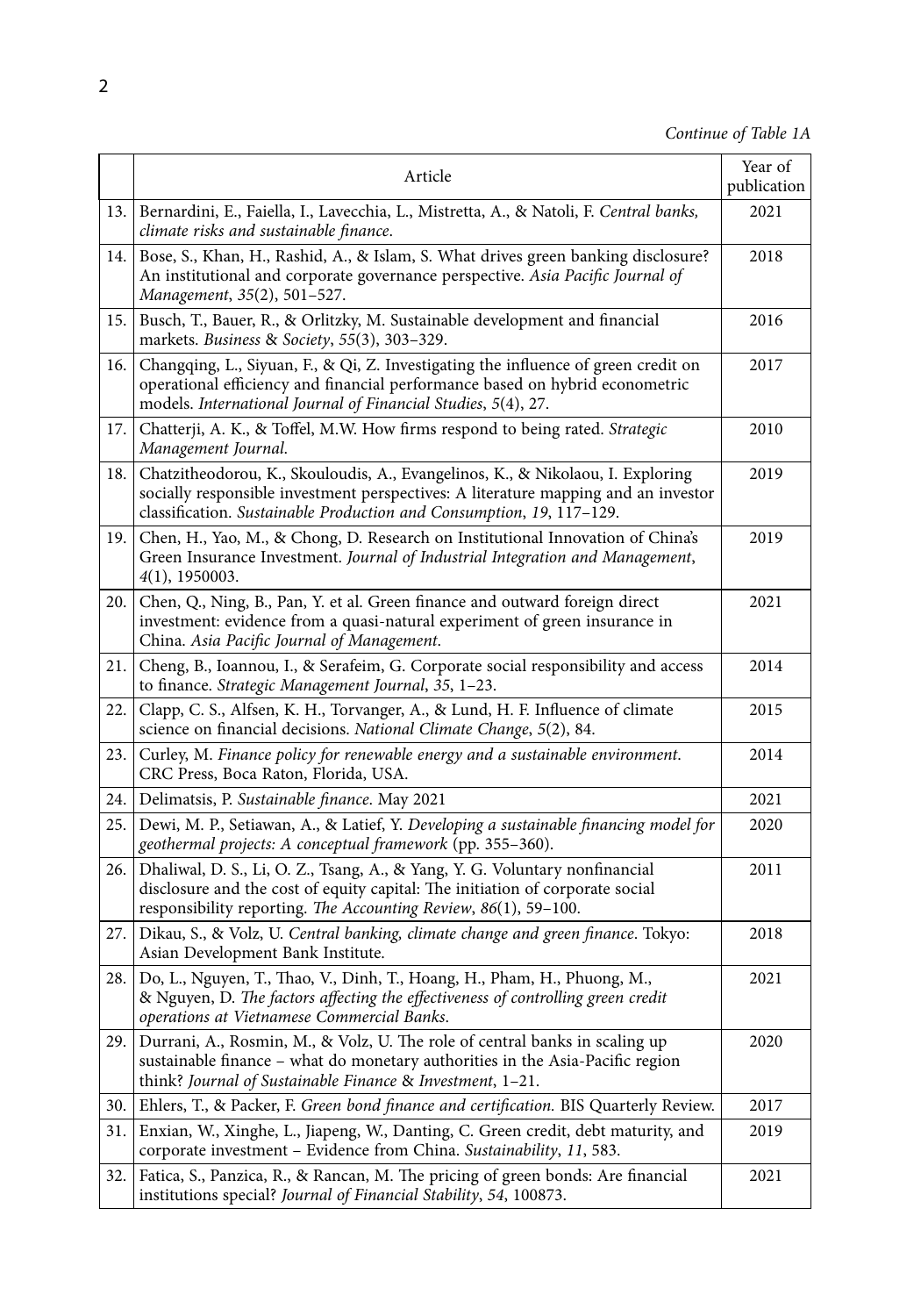## *Continue of Table 1A*

|       | Article                                                                                                                                                                                                                                                        | Year of<br>publication |
|-------|----------------------------------------------------------------------------------------------------------------------------------------------------------------------------------------------------------------------------------------------------------------|------------------------|
|       | 33. Flammer, C. Corporate green bonds. Journal of Financial Economics, 142(2),<br>499-516.                                                                                                                                                                     | 2021                   |
| 34. l | Flammer, C. Corporate green bonds (Working paper for Boston University).<br>Boston University, Boston, Massachusetts, USA.                                                                                                                                     | 2018                   |
| 35.   | Forcadell, F. J., Aracil, E., & Úbeda, F. The influence of innovation on corporate<br>sustainability in the international banking industry. Sustainability, 11(11), 3210.                                                                                      | 2019                   |
| 36.   | Garcia, A. S., Mendes-Da-Silva, W., & Orsato, R. J. Corporate sustainability,<br>capital markets, and ESG performance. In W. Mendes-Da-Silva (Ed.), Individual<br>behaviors and technologies for financial innovations. Springer, Cham.                        | 2019                   |
| 37.   | Gianfrate, G., & Peri, M. The green advantage: Exploring the convenience of<br>issuing green bonds. Journal of Cleaner Production, 219, 127-135.                                                                                                               | 2019                   |
| 38.   | Gizem, G., & Wolters, T. Sustainable banking. The mysterious role of commercial<br>banks in achieving a sustainable economy. In Corporate sustainability. Imprint<br>Routledge.                                                                                | 2018                   |
| 39.   | Gutterman, A. Sustainable finance.                                                                                                                                                                                                                             | 2021                   |
| 40.   | Helms, B. Access for all building inclusive financial systems. The World Bank,<br>Washington, DC, USA.                                                                                                                                                         | 2006                   |
| 41.   | Hoffman, U. Some reflections on climate change, green growth illusions and<br>development space (Discussion Paper Issue 205). United Nations, Geneva,<br>Switzerland.                                                                                          | 2011                   |
| 42.   | Holmes, I. Public meets private: Sustainable finance for a sustainable economy.                                                                                                                                                                                | 2020                   |
| 43.   | Hoque, N., Md. Mowla, Md., M., Uddin, M. S. Mamun, A., & Uddin, M. R. Green<br>banking practices in Bangladesh: A critical investigation. International Journal of<br>Economics and Finance, Canadian Center of Science and Education, 11(3), 58-68.           | 2019                   |
| 44.   | Karkowska, R. Business model as a concept of sustainability in the banking sector.<br>Sustainability, 12(1), 111.                                                                                                                                              | 2019                   |
| 45.   | Keefe, J. From socially responsible investing to sustainable investing.<br>Green Money Journal.                                                                                                                                                                | 2011                   |
| 46.   | Kemp, R., Loorbach, D., & Rotmans, J. Transition management as a model<br>for managing processes of co-evolution towards sustainable development.<br>International Journal of Sustainable Development and World Ecology, 14(1), 78-91.                         | 2007                   |
| 47.   | Kempf, A., & Osthoff, P. The effect of socially responsible investing on portfolio<br>performance. European Financial Management, 13(5), 908-922.                                                                                                              | 2007                   |
| 48.   | Kittu, R. S., & Mahananda, B. Small finance bank and financial inclusion - A case<br>study of Ujjivan small finance bank. Our Heritage, 68(54), 267-274.                                                                                                       | 2020                   |
| 49.   | Kurt Cihangir, Ç., & Öztürk, S. Green banking in Turkey. In New trends in<br>banking and finance (pp. 95-114). Peter Lang.                                                                                                                                     | 2019                   |
| 50. l | La Torre, M., Trotta, A., Chiappini, H., & Rizzello, A. Business models for<br>sustainable finance: The case study of social impact bonds. Sustainability, 11,<br>1887.                                                                                        | 2019                   |
| 51.   | Li, Z., Liao, G., Wang, Z., & Huang, Z. Green loan and subsidy for promoting<br>clean production innovation. Journal of Cleaner Production, 187, 421-431.                                                                                                      | 2018                   |
| 52.   | Liagre, L., Pettenella, D., Pra, A., Ortiz, F. C., Arguedas, A. G., & Chien, C. N.<br>How can National Forest Funds catalyse the provision of ecosystem services?<br>Lessons learned from Costa Rica, Vietnam, and Morocco. Ecosystem Services, 47,<br>101228. | 2021                   |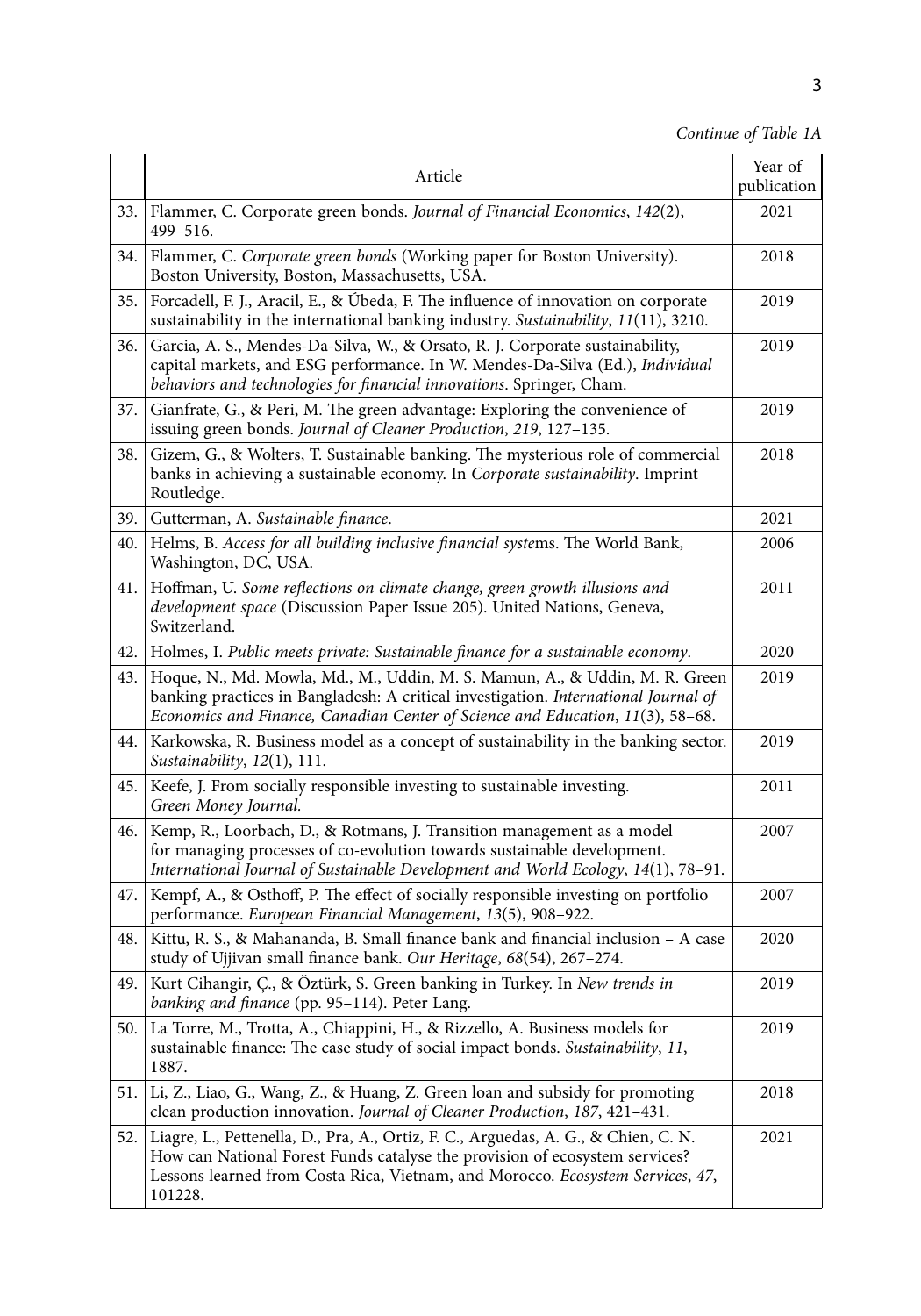|      | Article                                                                                                                                                                                                                                                                                                                      | Year of<br>publication |
|------|------------------------------------------------------------------------------------------------------------------------------------------------------------------------------------------------------------------------------------------------------------------------------------------------------------------------------|------------------------|
| 53.1 | Lingyun, H., Lihong, Z., Zhangqi, Z., Deqing, W., & Feng, W. Green credit,<br>renewable energy investment and green economy development: Empirical<br>analysis based on 150 listed companies of China. Journal of Cleaner Production,<br>208.                                                                                | 2018                   |
| 54.  | Lipunga, A. M. Towards sustainable financing models for micro-hydro plants in<br>Sub-Saharan African countries: A theoretical review. Journal of Economics and<br>International Finance, 8, 19-33.                                                                                                                           | 2016                   |
| 55.  | Liyanagamage, C. Finance & banking studies determinants of financial<br>sustainability of financial intermediaries: Evidence from Sri Lanka. International<br>Journal of Finance & Banking Studies, 10(1), 1-10.                                                                                                             | 2021                   |
|      | 56. Longhurst, N., & Seyfang, G. Harnessing grassroots innovations: complementary<br>currencies and sustainability [Conference Presentation]. International Conference<br>on Community and Complementary Currencies, Lyon.                                                                                                   | 2011                   |
| 57.1 | Loorbach, D. A., & Lijnis Huffenreuter, R. Exploring the economic crisis from<br>a transition management perspective. Environmental Innovation and Societal<br>Transitions, 6, 35-46.                                                                                                                                        | 2013                   |
| 58.  | Martin, P. R., & Moser, D. V. Managers' green investment disclosures and<br>investors' reaction. Journal of Accounting and Economics, 61(1), 239-254.                                                                                                                                                                        | 2016                   |
| 59.  | Méndez-Suárez, M., Monfort, A., & Gallardo, F. Sustainable banking: New forms<br>of investing under the umbrella of the 2030 agenda. Sustainability, 12(5), 2096.                                                                                                                                                            | 2020                   |
| 60.  | Mills, E. A. Global review of insurance industry responses to climate change.<br>Geneva Papers on Risk and Insurance. Issues and Practice, 34, 323–359.                                                                                                                                                                      | 2009                   |
| 61.  | Mitchell, P. D. The theory and practice of green insurance: insurance to encourage<br>the adoption of corn rootworm IPM. [Retrospective Theses and Dissertations,<br>$12155$ .                                                                                                                                               | 1999                   |
|      | 62. Naufal, A., & Desi, A. Sustainable finance for sustainability: A case study analysis.<br>E3S Web of Conferences, 74, 08007.                                                                                                                                                                                              | 2018                   |
| 63.1 | Nie, P., Yang, Y., Chen, Y., & Wang, Z. How to subsidize energy efficiency under<br>duopoly efficiently? Applied Energy, 175, 31-39.                                                                                                                                                                                         | 2016                   |
| 64.  | Norton, F. "Green" investments growing in popularity. Philadelphia Inquirer.<br>21 August.                                                                                                                                                                                                                                   | 2007                   |
| 65.  | Punzi, M. T. Role of bank lending in financing green projects: A dynamic stochastic<br>general equilibrium approach. Asian Development Bank Institute.                                                                                                                                                                       | 2018                   |
| 66.  | Raut, R., Cheikhrouhou, N., & Kharat, M. Sustainability in the banking industry:<br>A strategic multi-criterion analysis. Business Strategy and the Environment, 26(4),<br>550–568.                                                                                                                                          | 2017                   |
| 67.  | Ryszawska, B. Sustainability transition needs sustainable finance. Copernican<br>Journal of Finance & Accounting, 5(1), 185-194.                                                                                                                                                                                             | 2016                   |
| 68.  | Sachs, J. D., Woo, W. T., Yoshino, N., & Taghizadeh-Hesary, F. Importance of<br>green finance for achieving sustainable development goals and energy security. In<br>J. D. Sachs, W. T. Woo, N. Yoshino, & F. Taghizadeh-Hesary (Eds.), Handbook of<br>green finance: Energy security and sustainable development. Springer. | 2019                   |
| 69.  | Sajeewani, J. Impact of green financing for the corporate governance in the<br>banking industry (November 30, 2019). OIDA International Journal of Sustainable<br>Development, 12(11), 23–30.                                                                                                                                | 2019                   |